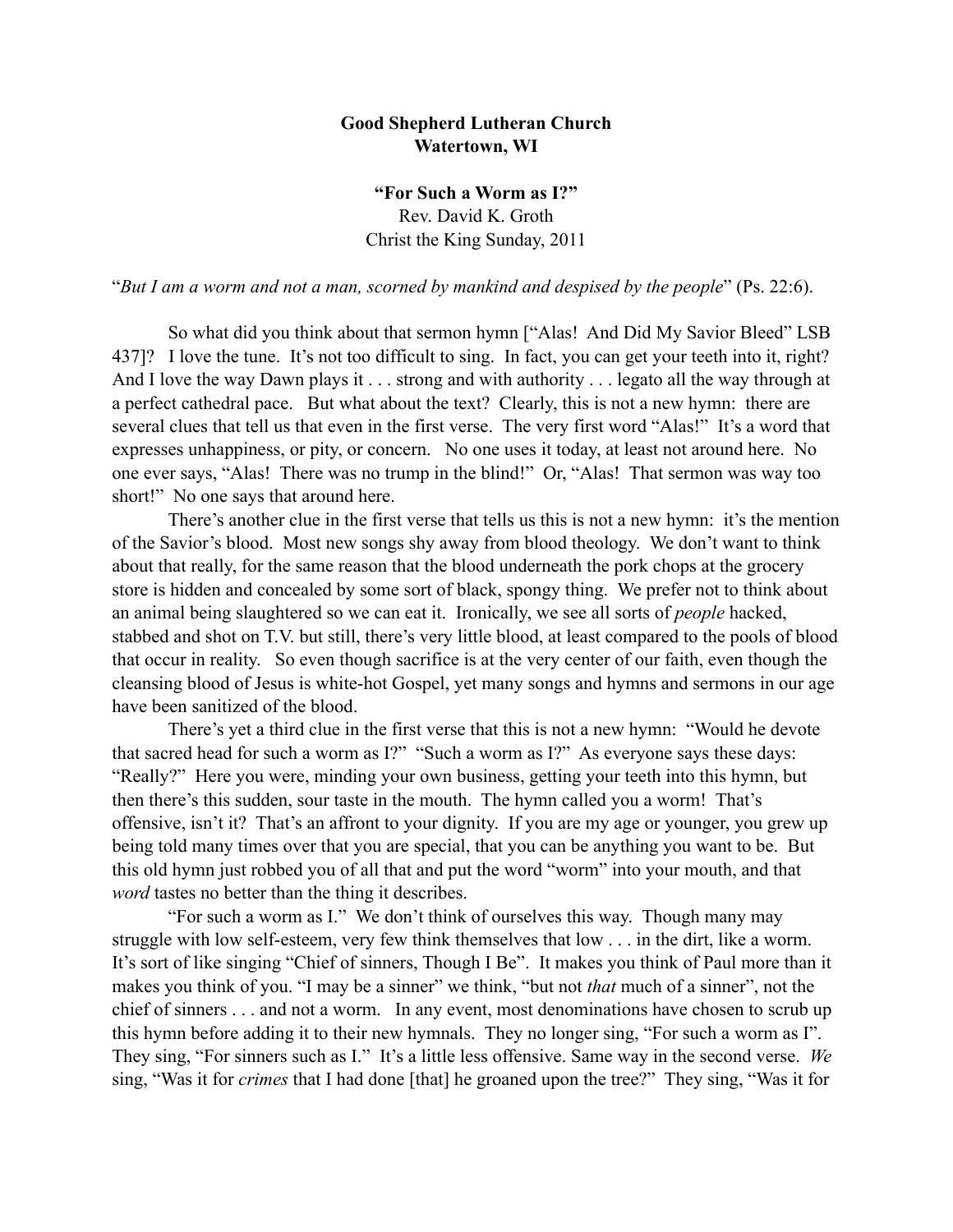*sins* that I had done. . ." Again they softened it. It's easier to think ourselves sinners than criminals. They have declawed the tiger within this hymn and turned it into a pussy cat.

Now, some of you are thinking, "Preacher, you're splitting hairs again. Who really cares?" Well, before you tune me out, let's dig just a little deeper and consider what's at stake. What's at stake? Very little, actually, if were just about this one hymn. But it's not just about this one hymn. Changes to this one hymn only reflect what's happening to the theology out there. People are less interested today in having a bloody Jesus on the cross for the forgiveness of their sins. They are more interested in thinking of Jesus as kind and caring, compassionate and long-suffering, loving, patient, inclusive. He is certainly all those things, but he didn't come down to earth just to be our friend. He came down to be "Friend of Sinners" on the cross. He is long-suffering and inclusive. But that doesn't mean he just winks at your sin. No, he takes it unto himself, and suffers long for it on the cross." He is slow to anger, but only because his justice has been satisfied by the sacrifice of his Son. He is abounding with steadfast love and with mercy, and it is precisely that love and mercy that drove him to the cross. He is compassionate, but his compassion does not end with "Oh, you poor thing, you." No, his compassion has a direction to it. Again, it's to the cross because he cannot stand the idea of people suffering in hell. So he suffers the punishment of our sin for us.

That's the primary problem between God and you: sin. And that's why he sent us a Savior. If your greatest need was for healing, he would have sent you a doctor who could fix whatever ails you. If your greatest need was for money, he would have filled a manger full of gold for you. If your greatest need was for justice, he would have sent you an activist judge inclined to your cause. But apparently, he seems to think what you need most is a Savior because that's what Mary placed in the manger. Remember, the angel told Mary to name him Jesus. Why? Because it means he will "save his people from their sins". And that's what we needed the most.

Given our faith then is mostly about our sin and his sacrifice, we do well not to minimize our sin, nor make light of his sacrifice. We do well not to soften our view of our sinful nature, nor to make light of the cost of our salvation.

 What's at stake? If we think our sin is little, then we have a little Savior. If we think our sin isn't that big a deal, really, then we have a Savior who really isn't that big of a deal in our lives. If we think ourselves as pretty decent people overall, then Jesus on the cross becomes mostly irrelevant. However, that he would suffer and die for such a worm as me . . . that's grace, immeasurable grace.

"For such a worm as I." You might still think of that word as a poetic cheap shot. After all, that's about as low as it gets. But consider, though you don't like to be called a worm, it was not too low a word for God to ascribe to himself. Psalm 22, "I am a worm and not a man, scorned by the people."

I hope you recognize those words. Psalm 22 is the psalm we traditionally use at the end of the Maundy Thursday services as the altar is being stripped. It was written about a thousand years before Christ, yet the whole Psalm refers to Christ. In the 2nd century Tertullian wrote, "If you still seek predictions of the Lord's cross [in the Old Testament, this] Psalm will at length be able to satisfy you, containing as it does the whole passion of Christ" (*ANF* 3:166).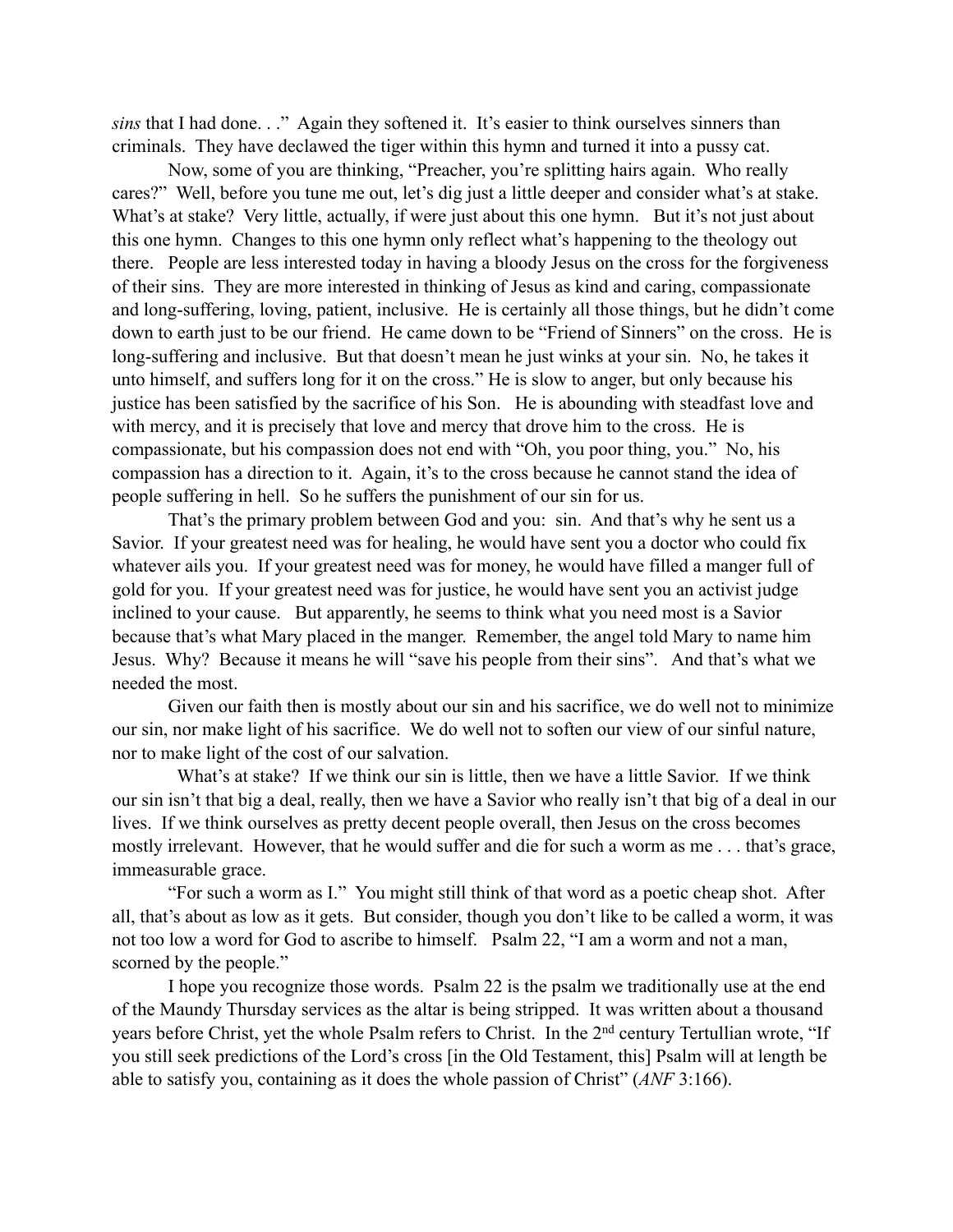On the cross Jesus said, "My God, my God, why hast thou forsaken me?" An exact quote of the first verse of this psalm. "My God, my God why has thou forsaken me?" He was giving us a heads up: this psalm is about him.

On the cross, writhing in anguish and pain. In the psalm, "I am a worm and not a man."

On the cross, being taunted and mocked. In the psalm, "I am scorned by mankind and despised by the people. All who see me mock me; they make mouths at me; they wag their heads."

On the cross, the words of the chief priests ringing in his ears: "He saved others but he cannot save himself! He is the *King (!)* . . . he's the king of Israel; let him come down now from the cross. Then we will believe in him. He trusts in God; let God deliver him now." In the psalm: "He trusts in the LORD; let the LORD deliver him; let the LORD rescue him!"

On the cross, bleeding, beaten up, losing strength and breath. In the psalm, "I am poured out like water, and all my bones are out of joint . . . my strength is dried up."

On the cross, "I thirst" . . . a desperate thirst that comes when you've lost a lot of blood. In the psalm, "my tongue sticks to the roof of my mouth."

On the cross, between two thieves, and surrounded by the chief priests, the Pharisees and the scribes and the soldiers who had fun with his demise. In the psalm, "dogs encompass me; a company of evildoers encircles me."

On the cross, cruel nails fasten him to the cross. In the psalm "they have pierced my hands and feet.

 At the cross, they divided his garments into four parts but casted lots for the seamless tunic. In the psalm "they divide my garments among them, and for my clothing they cast lots."

On the cross, "It is finished." In the psalm, "Future generations will be told about the Lord. They will proclaim his righteousness to a people yet unborn – for he has done it."

 Already a thousand years before the event itself, all the details were mapped out. The whole psalm is about Jesus on the cross. The King of kings and Lord of lords, God's Son, was not too proud to say, "I am a worm and not a man."

As I was graduating from the seminary, the finishing touches were being put on that beautiful chapel, the Chapel of St. Timothy and St. Titus. For the most part, everyone was very happy with it which says a lot because it's not an easy crowd to please. The chiseled stone, the stained glass, the organ, the acoustics, the chancel furnishings and paraments . . . it was all very well done and well-received. One thing, however, caused a stir. It was the cross of all things, suspended from the ceiling . . . a very simple cross. The figure of Christ is on the cross, but is represented simply by a squiggly bar of metal. Some didn't like it. "Can't we do better than that?" they said. "Must Jesus be represented by a squiggle?" But I think the architect was thinking Psalm 22, "I am a worm and not a man." So far the King was willing to stoop!

One last thing. In the Hebrew, one word is used for both worm and maggot. (Sorry about that, but that's just the way it is!) And so the word as we've been using it has everything to do with dead and decaying matter. In the book of Job, for instance, speaking of sinners he says, "The worm finds them sweet" (Job 24:20) because the wages of sin is death. And of his own disgusting skin diseases, he writes, "My flesh is clothed with worms and dirt; my skin hardens, then breaks out afresh" (7:5). But then, finally, in Job 19, one of the most beautiful confessions of the faith: "I know that my Redeemer lives, and at last he will stand upon the earth. And after